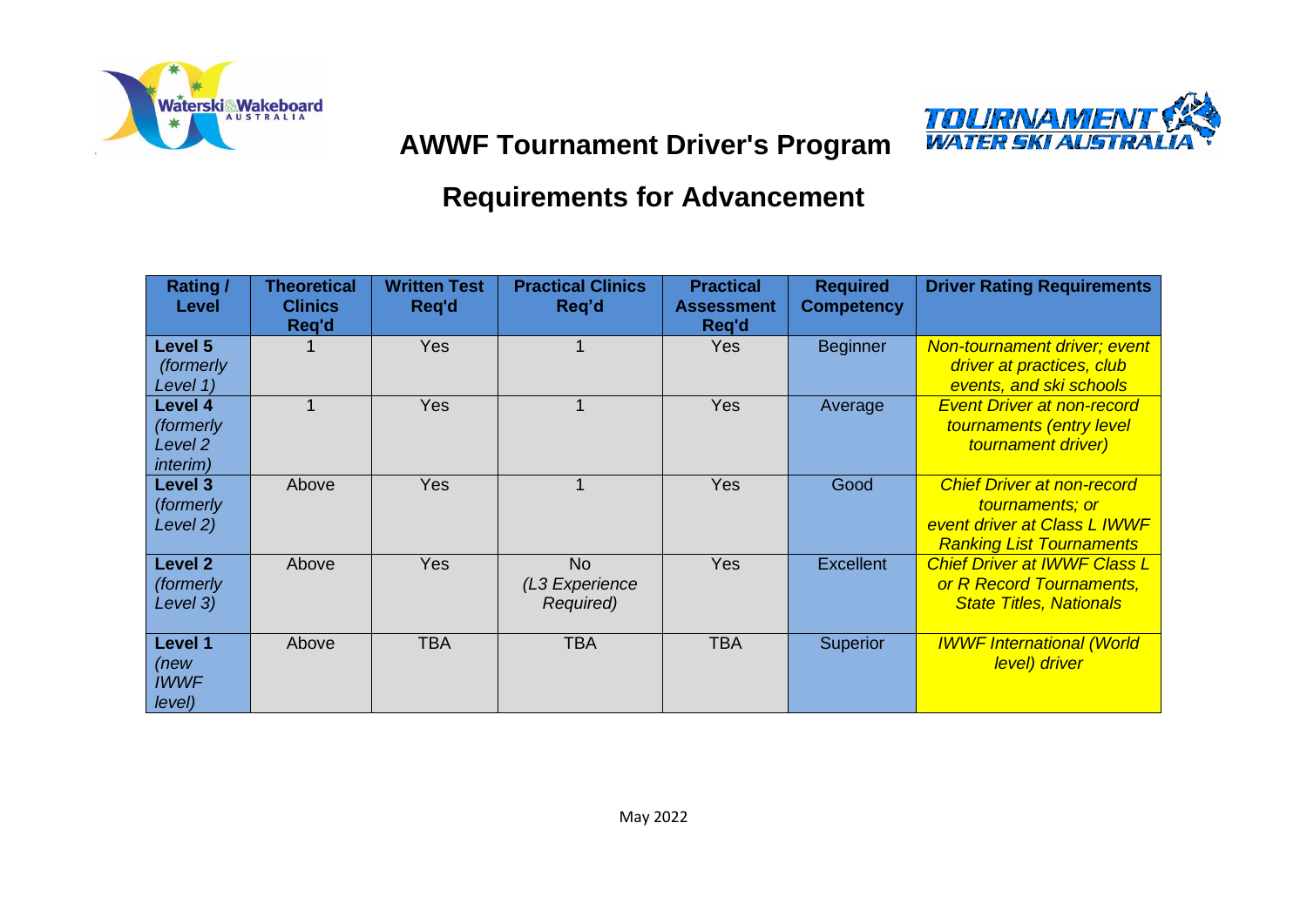### **Requirements for Advancement**

#### **Steps to obtain a Level 5 Driver's rating** *(non-Tournament Driver, formerly level 1):*

- 1. Attend a Level 5 theoretical clinic
- 2. Successfully pass the Level 5 written test
- 3. Attend a Level 5 practical clinic
- 4. Successfully pass the Level 5 practical assessment

#### **Steps to obtain a Level 4 Tournament Driver's rating** *(formerly level 2 interim):*

- 1. Attend a Level 4 theoretical clinic
- 2. Successfully pass the Level 4 written test
- 3. Attend a Level 4 practical clinic
- 4. Successfully pass a Level 4 practical assessment

#### **Steps to obtain a Level 3 Tournament Driver's rating** *(formerly full level 2):*

- 1. Complete the steps above for a Level 4 Driver
- 2. Complete a practical clinic (can be in conjunction with or separate from a theoretical clinic)
- 3. Successfully pass the Level 3 written test
- 4. Successfully complete a practical Level 3 on water review by an "endorsed" accreditor under tournament conditions

#### **Steps to obtain a Level 2 Tournament Driver's rating** *(formerly level 3)***:**

- 1. Gain acceptable experience as a Level 3 Tournament Driver to develop the required competency level
- 2. Successfully pass the Level 2 written test
- 3. Successfully complete a practical Level 2 on water review by an "endorsed" accreditor under tournament conditions

#### **Steps to obtain a Level 1 Tournament Driver's rating** *(new level under implementation by IWWF):*

1. The level 1, IWWF International (World's) level driver's program is currently under development